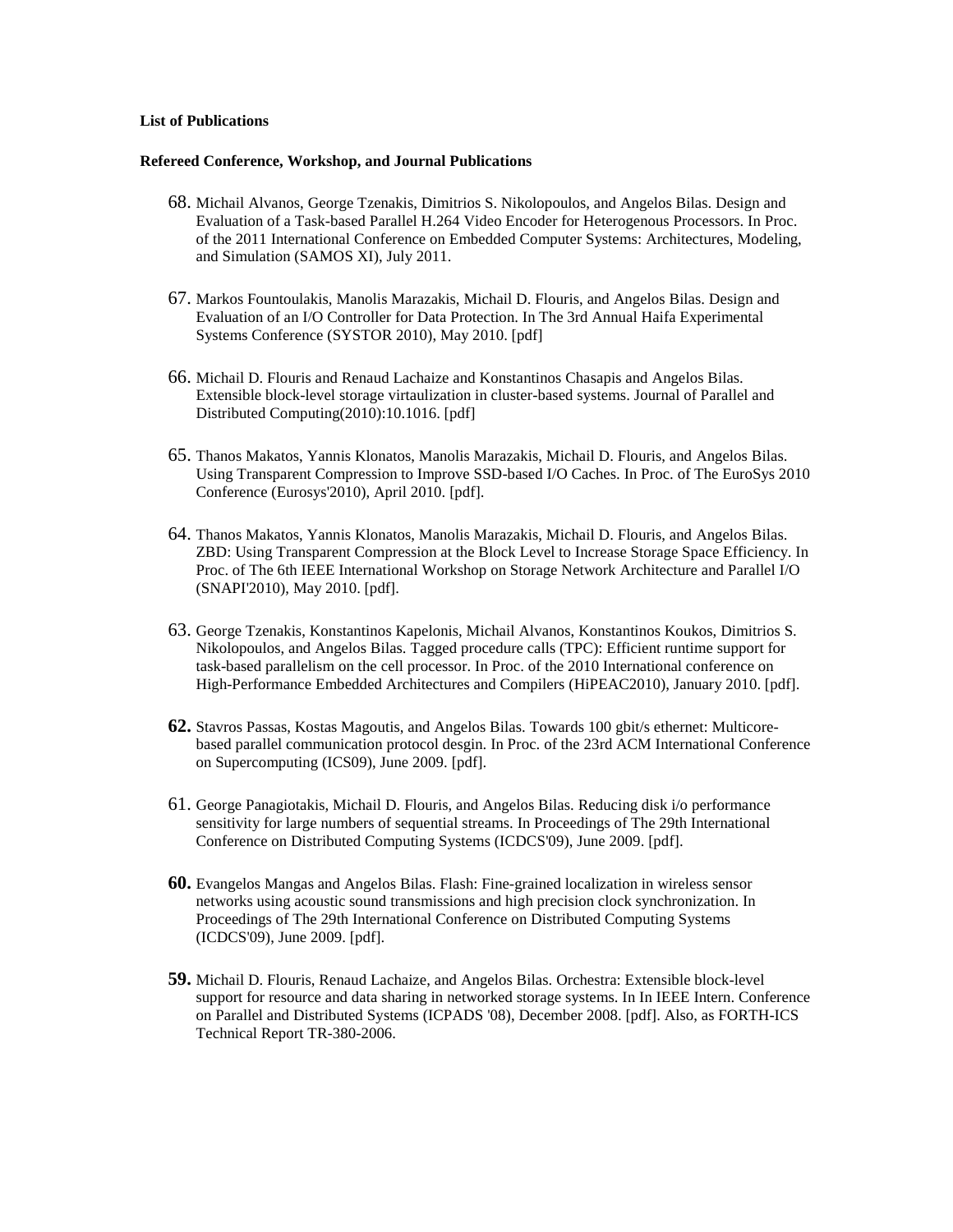- **58.** Stavros Passas, George Kotsis, Sven Karlsson, and Angelos Bilas. Exploiting spatial parallelism in ethernet-based cluster interconnects. In The workshop on Communication Architectures for Clusters (CAC'2008). Held in conjunction with IPDPS'08, April 2008. [pdf].
- **57.** Maciej Brzezniak, Norbert Meyer, Michail Flouris, and Angelos Bilas. Evaluation of custom technology-based vs commodity technology-based Storage Elements, Book Chapter. In Book on Grid and Services Evolution, pages 1-9. Springer US, 2009. [pdf][ps.gz]. Also, in 3rd CoreGRID Workshop on Grid Middleware 2008, June 2008, Barcelona, Spain. Also, as CoreGRID Technical Report TR-0168, 2008.
- **56.** Zoe Sebepou, Kostas Magoutis, Manolis Marazakis, and Angelos Bilas. A comparative experimental study of parallel file systems for large-scale data processing. In LASCO'08: First USENIX Workshop on Large-Scale Computing, pages 1-10. USENIX Association, 2008. [pdf].
- **55.** Jesus Luna, Michail Flouris, Manolis Marazakis, Angelos Bilas, Marios D. Dikaiakos, Harald Gjermundrod, and Theodoros Kyprianou. A data-centric security analysis of icgrid, book chapter. In Book on Grid Computing: Achievements and Prospects. S. Gorlatch, P. Fragopoulou, T. Priol (Eds.), pages 197-208. Springer US, 2008. [pdf][ps.gz]. An early version appeared in 3rd CoreGRID Integration Workshop, April 2-4, 2008; Integrated Research in Grid Computing; S. Gorlatch, P. Fragopoulou (eds.), Crete University Press, pp 165-176. Also, as CoreGRID Technical Report TR-0145.
- **54.** Jesus Luna, Michail Flouris, Manolis Marazakis, and Angelos Bilas. Providing Security to the Desktop Data Grid. In Workshop on Desktop Grids and Volunteer Computing Systems (PCGrid'08). Held in conjunction with IPDPS'08, April 2008. [pdf]. Also, as CoreGRID Technical Report TR-0144.
- **53.** Jesus Luna, Michail Flouris, Manolis Marazakis, Angelos Bilas, Federico Stagni, Alberto Forti, Antonia Ghiselli, Luca Magnoni, and Riccardo Zappi. An Analysis of Security Services in Grid Storage Systems, Book Chapter. In Book on Grid Middleware and Services, pages 171-185. Springer US, 2008. [pdf][ps.gz]. Also, in the CoreGRID Workshop on Grid Middleware. June 2007. Dresden, Germany. Held with the International Supercomputing Conference (ISC07). Also, as CoreGRID Technical Report TR-0090, 2007.
- **52.** Maciej Brzezniak, Norbert Meyer, Michail Flouris, Renaud Lachaize, and Angelos Bilas. An Analysis of GRID Storage Element Architectures: High-end Fiber-Channel vs. Emerging Clusterbased Networked Storage, Book Chapter. In Book on Grid Middleware and Services, pages 187- 201. Springer US, 2008. [pdf]. Also, in CoreGRID Workshop on Grid Middleware. June 2007. Dresden, Germany. Held with the International Supercomputing Conference (ISC07), Also, as CoreGRID Technical Report TR-0088, 2007.
- **51.** M. Marazakis, V. Papaefstathiou, and A. Bilas. Optimization and Bottleneck Analysis of Network Block I/O in Commodity Storage Systems. In Proc. of the 21st ACM International Conference on Supercomputing (ICS07), June 2007. [pdf].
- **50.** Stavros Passas, George Kotsis, Sven Karlsson, and Angelos Bilas. Multiedge: An edge-based communication subsystem for scalable commodity servers. In Proc. of the 21th International Parallel and Distributed Processing Symposium (IPDPS2007), March 2007. [pdf].
- **49.** Z. Nemeth, M. Flouris, R. Lachaize, and A. Bilas. Support for Automatic Diagnosis and Dynamic Configuration of Scalable Storage Systems, Book Chapter. In Book on Euro-Par 2006: Parallel Processing, LNCS Series. Revised Selected Papers from Euro-Par Workshops. CoreGRID 2006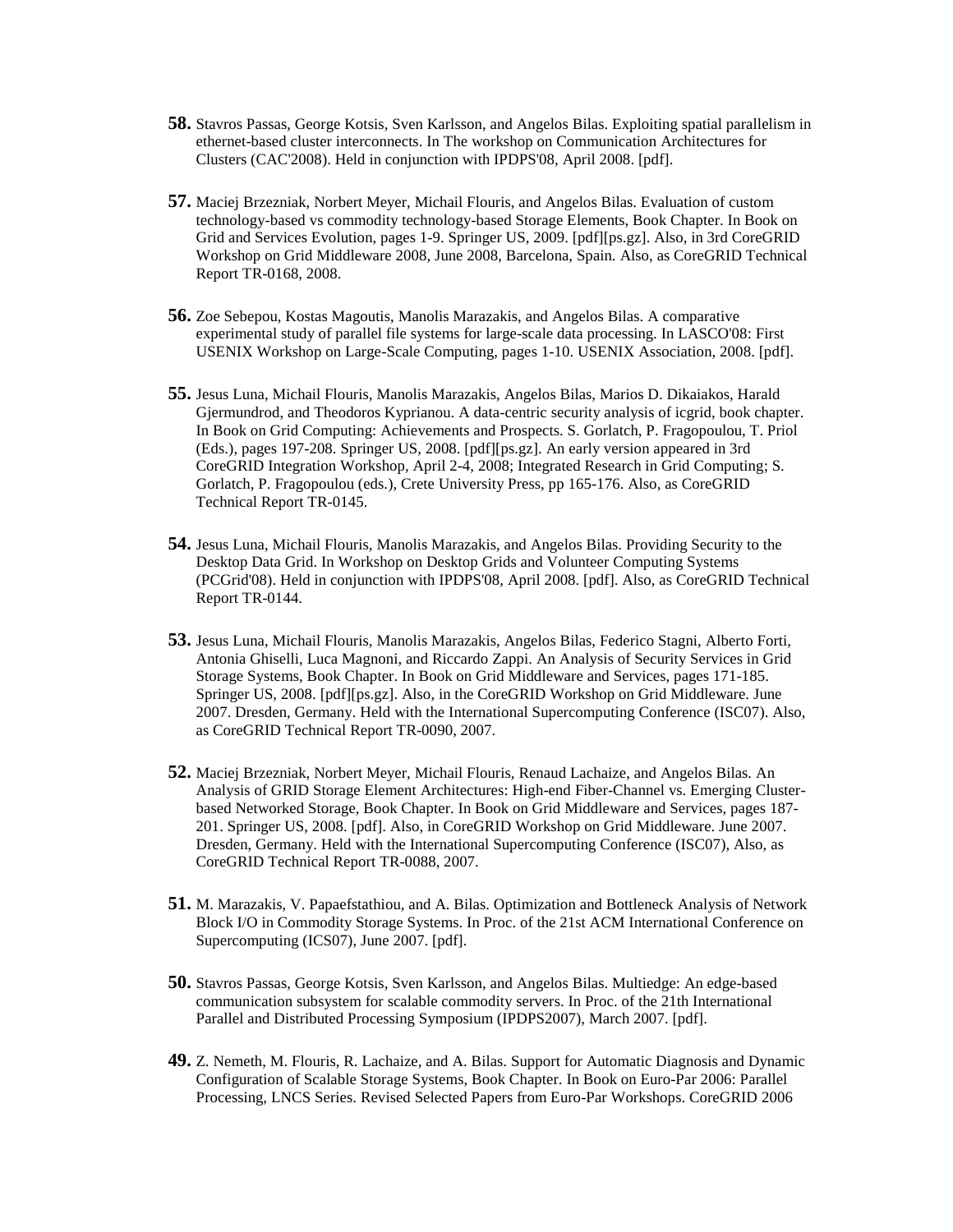Workshop, Dresden, Germany, August 29-September 1, 2006, volume 4375, pages 15-21, 2007. [pdf][ps.gz]. Also, as extended abstract in CoreGRID Workshop on Grid Middleware. Held in conjunction with Euro-Par 2006, August 2006.

- **48.** M. Flouris, R. Lachaize, and A. Bilas. Violin: a Framework for Extensible Block-Level Storage, Book Chapter. In Book on Knowledge and Data Management in Grids, CoreGRID series, Springer Verlag, pages 83-98. Springer US, 2007. [pdf][ps.gz].
- **47.** Z. Nemeth, M. Flouris, R. Lachaize, and A. Bilas. Conductor: Support for Autonomous Configuration of Storage Systems, Book Chapter. In Book on Knowledge and Data Management in Grids, CoreGRID series, Springer Verlag, pages 67-81. Springer US, 2007. [pdf][ps.gz]. Also, as CoreGRID Technical Report, TR-0057, 2006.
- **46.** Manolis Marazakis, Vassilis Papaefstathiou, George Kalokairinos, and Angelos Bilas. Experiences from Debugging a PCI-X-based RDMA-capable Network Interface Card. In Third Workshop on Remote Direct Memory Access (RDMA): Applications, Implementations, and Technologies (RAIT 2006). In conjunction with the 2006 IEEE International Conference on Cluster Computing (Cluster2006), September 2006. [pdf].
- **45.** M. Flouris, R. Lachaize, and A. Bilas. Using Lightweight Transactions and Snapshots for Fault-Tolerant Services Based on Shared Storage Bricks. In International Workshop on High Performance I/O Techniques and Deployment of Very Large Scale I/O Systems (HiperIO'06). In conjunction with the 2006 IEEE International Conference on Cluster Computing (Cluster2006), September 2006. [pdf].
- **44.** M. Marazakis, K. Xinidis, V. Papaefstathiou, and A. Bilas. Efficient Remote Block-level I/O over an RDMA-capable NIC. In Proc. of the 20th ACM International Conference on Supercomputing (ICS06), June 2006. [pdf].
- **43.** Rozalia Christodoulopoulou, Kaloian Manassiev, Angelos Bilas, and Cristiana Amza. Fast and transparent recovery for continuous availability of cluster-based servers. In Proc. of The 2006 ACM Symposium on Principles and Practice of Parallel Programming (PPoPP06), March 2006. [pdf].
- **42.** Michail D. Flouris, Stergios Anastasiadis, and Angelos Bilas. Block-level Virtualization: How far can we go? In Proceedings of the Second IEEE-CS International Symposium on Global Data Interoperability - Challenges and Technologies, Sardinia, Italy, June 2005. [pdf].
- **41.** Michail D. Flouris and Angelos Bilas. Violin: A Framework for Extensible Block-level Storage. In 13th NASA Goddard & 22st IEEE Conference on Mass Storage Systems and Technologies (MSST2005), Monterey, CA, April 2005. [pdf]. Also, as FORTH-ICS Technical Report TR-344- 2004.
- **40.** Dimitrios Xinidis, Michail D. Flouris, and Angelos Bilas. Performance Evaluation of Commodity iSCSI-based Storage Systems. In 13th NASA Goddard & 22st IEEE Conference on Mass Storage Systems and Technologies (MSST2005), April 2005. [pdf]. Short paper.
- **39.** Dimitrios Xinidis, Michail D. Flouris, and Angelos Bilas. Virtual Timers: Using Hardware Physical Timers for Profiling Kernel Code-Paths. In Proc. of 8th Workshop on Computer Architecture Evaluation using Commercial Workloads (CAECW-8), February 2005. [pdf].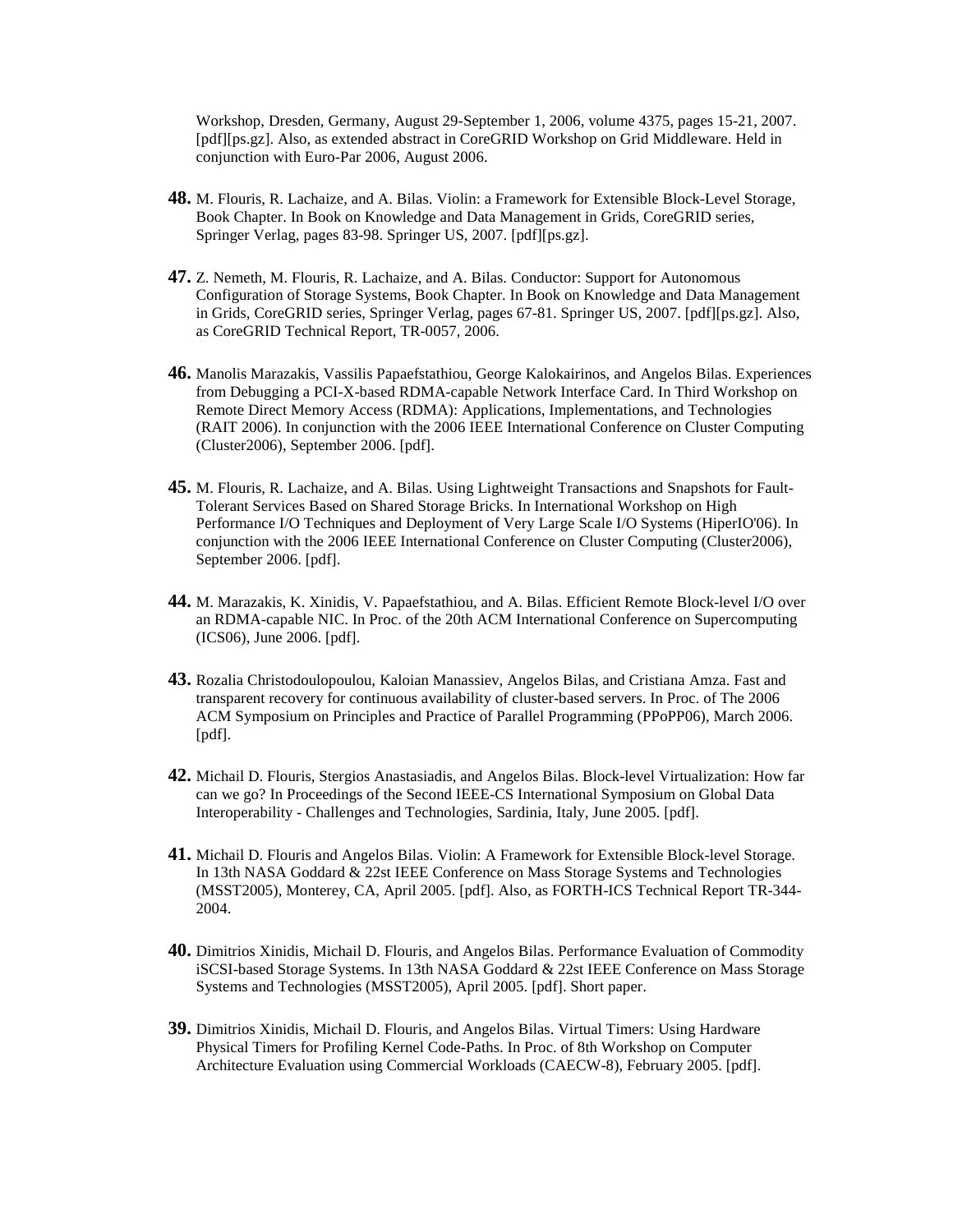- **38.** John Yannakopoulos and Angelos Bilas. Cormos: A communication-oriented runtime system for sensor networks. In Proc. of The Second European Workshop on Wireless Sensor Networks (EWSN 2005), February 2005. [pdf].
- **37.** Yuanyuan Zhou, Angelos Bilas, Suresh Jagannathan, Dimitrios Xinidis, Cezary Dubnicki, and Kai Li. Vi-attached database storage. IEEE Transactions on Parallel and Distributed Systems, 16(1):35-50, 2005. [pdf].
- **36.** C. Cavanna, T. Abdelrahman, A. Bilas, and P. Jamieson. Jupiter/svm: a jvm-based single system image for clusters of workstations. In Proc. of the 16th IASTED International Conference on Parallel and Distributed Computing and Systems (PDCS2004), November 2004. [pdf].
- **35.** Ahmed Abdelkhalek and Angelos Bilas. Parallelization and performance of interactive multiplayer game servers. In Proc. of the 18th International Parallel and Distributed Processing Symposium (IPDPS2004), April 2004. [pdf].
- **34.** Michail D. Flouris and Angelos Bilas. Clotho: Transparent data versioning at the block i/o level. In 12th NASA Goddard & 21st IEEE Conference on Mass Storage Systems and Technologies (MSST2004), April 2004. [pdf]. Also, FORTH-ICS Technical Report, TR-326-2003.
- **33.** Angelos Bilas, Dongming Jiang, and Jaswinder Pal Singh. Shared virtual memory clusters: Bridging the cost-performance gap between smps and hardware dsm systems. Journal of Parallel and Distributed Computing, 63(12):1257-1276, December 2003. [pdf].
- **32.** R. Azimi and A. Bilas. mini: Reducing network interface memory requirements with dynamic handle lookup. In Proc. of the 17th ACM International Conference on Supercomputing (ICS03), June 2003. [pdf].
- **31.** R. Azimi and A. Bilas. Evaluating the performance impact of dynamic hanlde lookup in modern network interfaces. In Proc. of The 2nd Annual Workshop on Novel Uses of System Area Networks (SAN-2), February 2003. [pdf].
- **30.** R. Christodoulopoulou, R. Azimi, and A. Bilas. Dynamic data replication: An approach to providing fault-tolerant shared memory clusters. In Proc. of The 9th IEEE Symposium on High-Performance Computer Architecture (HPCA9), February 2003. [pdf].
- **29.** Ahmed Abdelkhalek, Angelos Bilas, and Andreas Moshovos. Behavior and performance of interactive multi-player game servers. Special Issue of Cluster Computing: the Journal of Networks, Software Tools and Applications, 6(4):355-366, June 2003. [pdf].
- **28.** Angelos Bilas, Courtney R. Gibson, Reza Azimi, Rosalia Christodoulopoulou, and Peter Jamieson. Using system emulation to model next-generation shared virtual memory clusters. Special Issue of Cluster Computing: the Journal of Networks, Software Tools and Applications, 6(4):325-338, June 2003. [pdf].
- **27.** A. Bilas and J. P. Singh. Experiences with shared virtual memory on system area interconnection networks: System simulation, implementation, and emulation. In Annual Review of Scalable Computing, volume 4. Edt: Yuen Chung Kwong. World Scientific Publishing Co., 2002. [pdf].
- **26.** J. Tang and A. Bilas. Tolerating network failures in system area networks. In Proc. of the 2002 International Conference on Parallel Processing (ICPP02), August 2002. [pdf].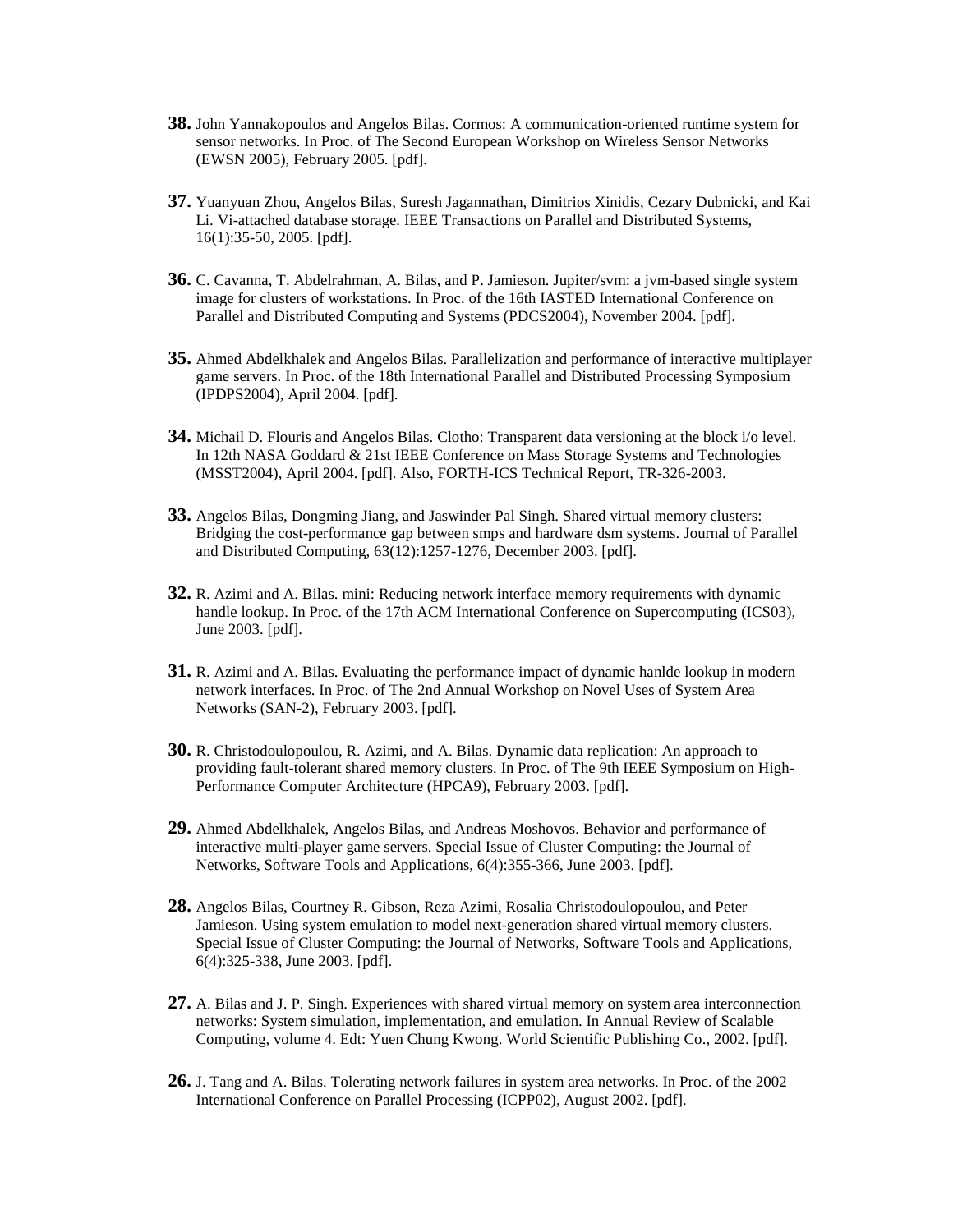- **25.** F. Zhang, A. Bilas, A. Dhanantwari, K. Plataniotis, R. Abiprojo, and S. Stergiopoulos. Parallelization and performance of 3D ultrasound imaging beamforming algorithms on modern clusters. In Proc. of the 16th ACM International Conference on Supercomputing (ICS02), June 2002. [pdf]. **Best Student Presentation Award.**
- **24.** Y. Zhou, A. Bilas, S. Jagannathan, C. Dubnicki, J. Philbin, and K. Li. Experiences with vi communication for database storage. In Proc. of the 29th International Symposium on Computer Architecture (ISCA29), May 2002. [pdf].
- **23.** A. Bilas, D. Jiang, and J. P. Singh. Accelerating shared virtual memory via general-purpose network interface support. In Transactions on Computer Systems (TOCS), volume 19, pages 1-35, February 2001. [pdf].
- **22.** P. Jamieson and A. Bilas. Cables: Thread control and memory management extensions for shared virtual memory clusters. In Proc. of The 8th IEEE Symposium on High-Performance Computer Architecture (HPCA8), February 2002. [pdf].
- **21.** R. Christodoulopoulou and A. Bilas. Dynamic data replication for tolerating single node failures in shared virtual memory clusters of workstations. In Proc. of The Workshop on Caching, Coherence and Consistency (WC3 2001), June 2001. [pdf].
- **20.** C. Gibson and A. Bilas. Shared virtual memory clusters with next-generation interconnection networks and wide compute nodes. In Proc. of The 8th International Conference on High Performance Computing (HiPC01), December 2001. [pdf]. Also University of Toronto (Department of ECE) Technical Report TR-01-01-02.
- **19.** P. Jamieson and A. Bilas. Cables : Thread control and memory system extensions for shared virtual memory clusters. In Proc. of The Workshop on OpenMP Applications and Tools (WOMPAT2001), July 2001. [pdf].
- **18.** A. Abdelkhalek, A. Bilas, and A. Moshovos. Behavior and performance of interactive multiplayer game servers. In Proc. of The 2001 International IEEE Symposium on Performance Analysis of Systems and Software (ISPASS01), November 2001. [pdf].
- **17.** A. Abdelkhalek, A. Bilas, and A. Michaelides. Parallelization, optimization, and performance analysis of portfolio choice models. In Proc. of the 2001 International Conference on Parallel Processing (ICPP01), September 2001. [pdf]. Also, University of Toronto (Department of ECE) Technical Report TR-01-01-01.
- **16.** D. Jiang, B. Cokelley, X. Yu, A. Bilas, and J. P. Singh. Application scaling under shared virtual memory on a cluster of smps. In Proc. of the 13th ACM International Conference on Supercomputing (ICS99), pages 165-174, June 1999. [pdf].
- **15.** A. Bilas, C. Liao, and J. P. Singh. Using network interface support to avoid asynchronous protocol processing in shared virtual memory systems. In Proc. of the 26th International Symposium on Computer Architecture (ISCA26), May 1999. [pdf]. Also, as Princeton University (Computer Science Department) Technical Report TR-579-98.
- **14.** A. Bilas, D. Jiang, Y. Zhou, and J.P. Singh. Limits to the performance of software shared memory: A layered approach. In Proc. of The 5th IEEE Symposium on High-Performance Computer Architecture (HPCA5), February 1999. [pdf]. Also, Princeton University (Computer Science Department) Technical Report, TR-576-98.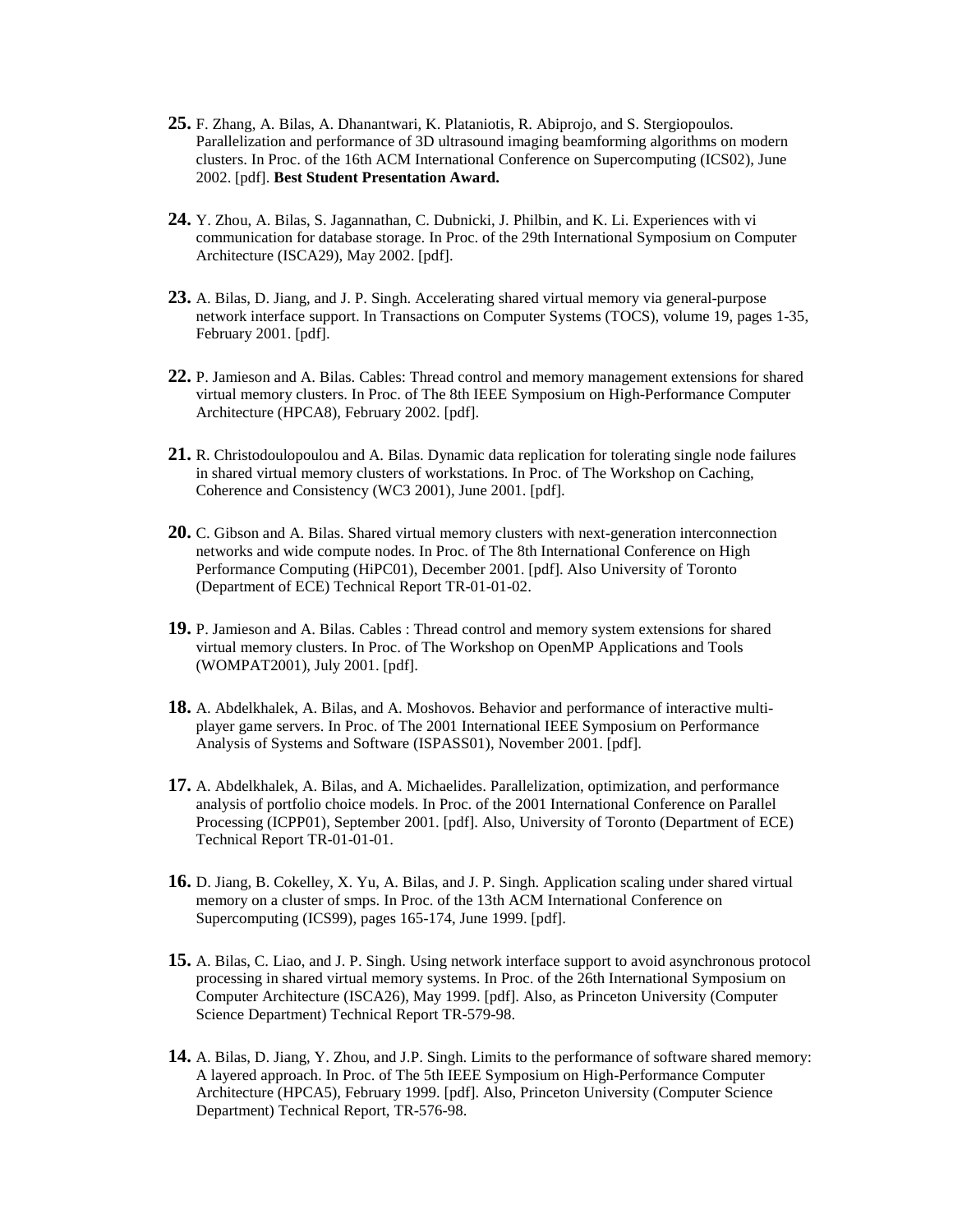- **13.** A. Bilas, L. Iftode, R. Samanta, and J. P. Singh. Supporting a coherent shared address space across SMP nodes: An application-driven investigation, volume 105, pages 19-59. Edts: R. S. Schreiber and M. T. Heath and A. Ranade. Springer-Verlag New York, Inc., November 1998. [pdf].
- **12.** S. Araki, A. Bilas, C. Dubnicki, J. Edler, K. Konishi, and J. Philbin. User-space communication: A quantitative study. In Proc. of The 1998 Supercomputing Conference on High Performance Networking and Computing (SC98), Orlando, Florida, November 1998. [pdf].
- **11.** Y. Chen, A. Bilas, S. N. Damianakis, C. Dubnicki, and K. Li. UTLB: A mechanism for address translation on network interfaces. In Proc. of The 8th International Conference on Architectural Support for Programming Languages and Operating Systems (ASPLOS8), pages 193-203, San Jose, CA, October 1998. [pdf].
- **10.** A. Bilas, L. Iftode, and J. P. Singh. Evaluation of hardware support for shared virtual memory clusters. In Proc. of the 12th ACM International Conference on Supercomputing (ICS98), July 1998. [pdf].
- **9.** R. Samanta, A. Bilas, L. Iftode, and J. P. Singh. Home-based svm protocols for smp clusters: Design, simulations, implementation and performance. In Proc. of The 4th IEEE Symposium on High-Performance Computer Architecture (HPCA4), February 1998. [pdf].
- **8.** A. Bilas and J. P. Singh. The effects of communication parameters on end performance of shared virtual memory clusters. In Proc. of The 1997 Supercomputing Conference on High Performance Networking and Computing (SC97), November 1997. [pdf]. **Best student paper finalist.**
- **7.** A. Bilas and E. Felten. Fast RPC on the SHRIMP virtual memory mapped network interface. Journal of Parallel and Distributed Computing, 14:138-146, February 1997. [pdf].
- **6.** S. Damianakis, A. Bilas, C. Dubnicki, and E.W. Felten. Client-server computing on shrimp. IEEE Micro. Volume 17:1, Pages 8-18, February 1997. [pdf].
- **5.** C. Dubnicki, A. Bilas, Y. Chen, S. Damianakis, and K. Li. VMMC-2: efficient support for reliable, connection-oriented communication. In Proc. of The 1997 IEEE Symposium on High Performance Interconnects (HOT Interconnects V). Stanford, CA, USA., August 1997. [pdf]. A short version of this appears in IEEE Micro, Jan/Feb, 1998.
- **4.** C. Dubnicki, A. Bilas, K. Li, and J. Philbin. Design and implementation of Virtual Memory-Mapped Communication on Myrinet. In Proc. of the 11th International Parallel Processing Symposium (IPPS97), pages 388-396, April 1997. [pdf].
- **3.** A. Bilas, J. Fritts, and J. P. Singh. Real time parallel MPEG-2 decoding in software. In Proc. of the 11th International Parallel Processing Symposium (IPPS97), April 1997. [pdf]. Also, Princeton University (Computer Science Department) Technical Report TR-516-96.
- **2.** A. Bilas, L. Iftode, D. Martin, and J. P. Singh. Shared virtual memory across SMP nodes using automatic update: Protocols and performance. In Sixth Workshop on Scalable Shared-Memory Multiprocessors. Cambridge, Massaschusetts., October 1996. [pdf]. Also, as Princeton University (Computer Science Department) Technical Report, TR-517-96.